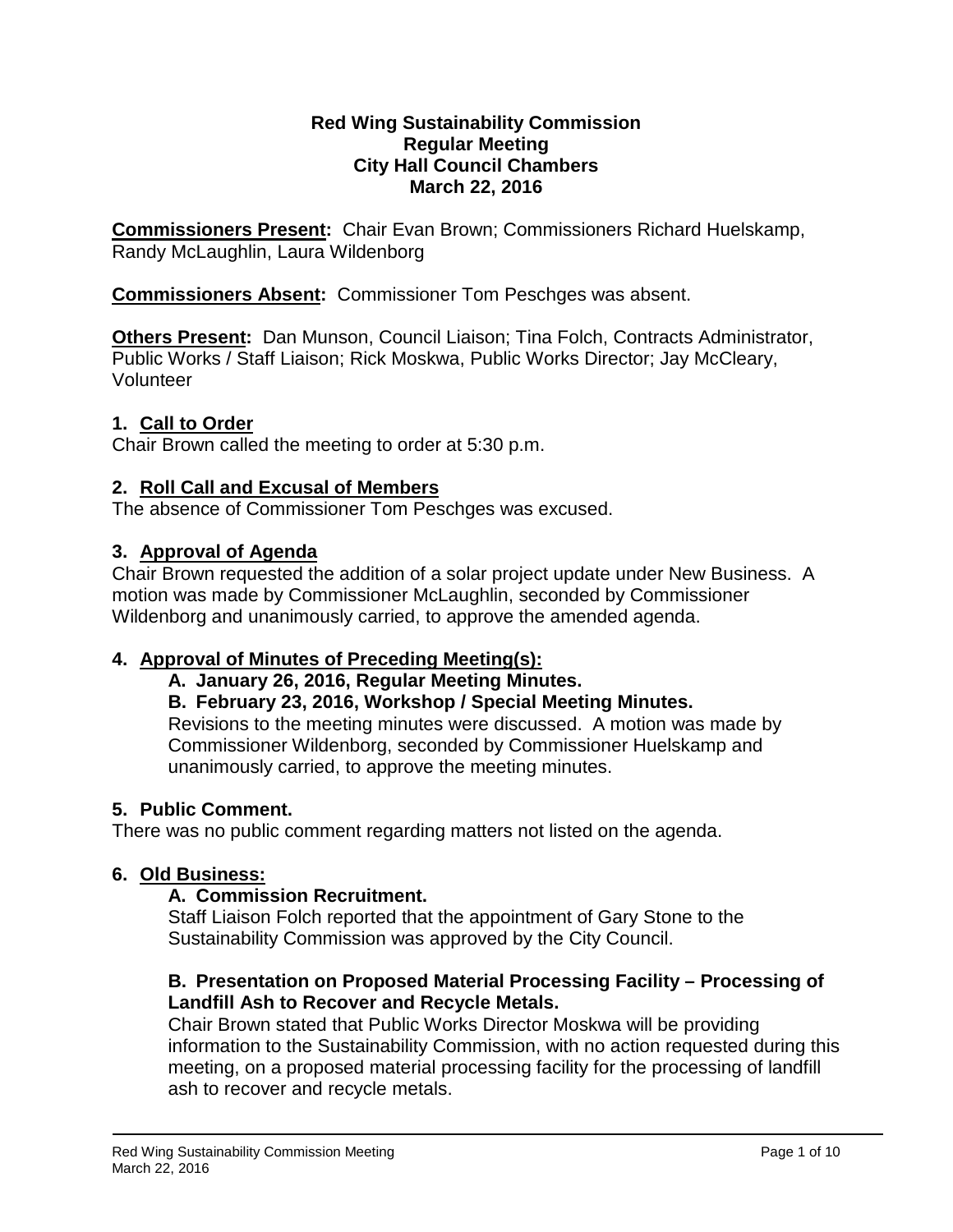Director Moskwa stated that he will provide background information regarding the proposal, review information provided by the Planning Director, and answer questions. He added that, if desired, a joint meeting of the Sustainability Commission and the Planning Commission can be scheduled for further discussion of the proposal.

He reported that City staff along with Lab USA representatives have applied for a Conditional Use Permit through the Advisory Planning Commission for a materials processing facility to process landfill ash and to recover and recycle metals from the City's ash landfill and from Xcel Energy's ash landfill. The proposed site was pointed out on a map of the area. During the Planning Commission meeting on March 15 Mayor Bender recommended that the Sustainability Commission provide a recommendation with regard to the proposal. The Planning Commission tabled the matter until the next Planning Commission meeting, requesting additional information. It was clarified that the Sustainability Commission is asked to review the project in terms of environmental and sustainability principles.

Director Moskwa provided background information with regard to the Public Works Department request for a Conditional Use Permit to operate a materials processing facility on Lot 2, Block 1, of Tyler Hills Fourth Addition that will cover approximately 3.39 acres. The proposed project includes a 22,100 square foot building with an office trailer that will be built and operated by Lab USA as a sub-lease with Xcel Energy. Director Moskwa referenced the proposed Public Works Department storage area on Lot 1, Block 1, stating that discussion during this meeting will focus on the CUP request for the Lab USA proposal.

Director Moskwa described Lab USA's state-of-the-art, additive-free process for the reclamation of both ferrous and non-ferrous metals previously lost through traditional methods of resource recovery. He referenced regulatory requirements through the Minnesota Pollution Control Agency, stating that Lab USA is working with the MPCA to meet these requirements.

Information was provided with regard to the building and processing facility. He stated that all materials on site will be covered and contained. He added that stormwater will not contact materials during off-loading, loading, or processing, and that water from the materials themselves will be contained within the building. Waste water and stormwater management were discussed.

Director Moskwa stated that dust will be contained to the building area, water will be used if necessary to control dust during loading and off-loading, and best management practices will be used to control dust during operations.

Director Moskwa reported that, because the proposed process will be enclosed, only a minimum of unobstructed noise would be expected to emanate from the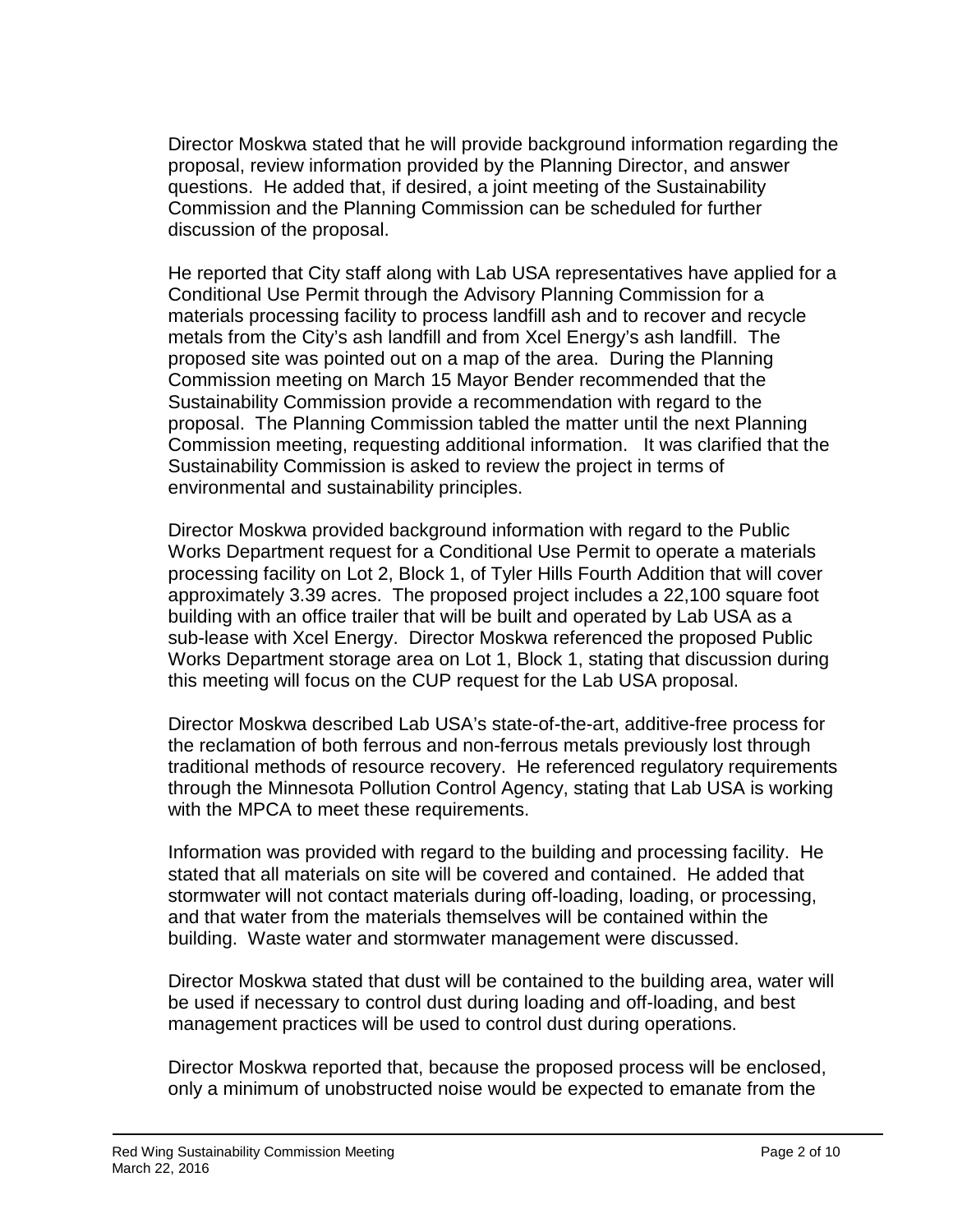building. He added that internal noise levels will be manageable, being measured at approximately 85 decibels in similar facilities, and are anticipated to be barely discernible by neighboring residents.

At this point Chair Brown opened the meeting for public comment. He added that this is the first review of the proposal by the Sustainability Commission.

Meg Walch, 1901 Red Fox Drive, Red Wing, stated that at first glance a proposal to recycle ash sounds very beneficial. She stated her understanding that there would only be an approximately 3% reduction in ash material following processing. She expressed concerns related to the ash material and the types of metals contained within the ash. She suggested further research with regard to environmental impacts of the proposal. She discussed concerns related to both bottom ash and fly ash. She recommended consideration of the health impacts of dust and ash that becomes airborne, such as during transport of the ash material. She discussed other lifestyle impacts to the neighborhood, such as agricultural concerns related to ash deposits on vegetation. She commented regarding environmental impacts, even when best practices are utilized. She added that homes in this neighborhood have private well and septic systems.

Bernie Walch, 1904 Red Fox Drive, Red Wing, discussed a similar processing plant set to begin operations near Roosevelt, Washington. He stated that the facility is located in a sparsely populated area on an approximately 4,500-acre parcel. He commented that leachate may contain significantly elevated concentrations of undesirable materials. He stated that he is unclear with regard to the agreement between Lab USA and the City. He commented with regard to concerns related to water, dust, and increased truck traffic. He commented with regard to the processing of materials that have originated outside the City. He suggested consideration of locating this facility in a less populated area.

Theresa Walsworth stated that she and her husband purchased a lot at the end of Cougar Court about a year and a half ago, with a plan to begin home construction this summer. She commented that they are now re-evaluating this decision. She referenced the comments she made during the Planning Commission meeting. She recommended consideration with regard to where similar facilities are located in other areas of the United States, such as the facility in Washington State as well as the proposed facility in the Pope-Douglas County area, stating that these facilities are not located close to residential areas. She reiterated a conversation that she had with a manager at Ecomaine near Portland, Maine, stating that this facility has been processing ash landfill material for approximately five years. This facility is located in a primarily commercial and industrial zone.

Becky Turner, 3350 Wild Turkey Lane, Red Wing, commented with regard to wildlife in this area. She inquired regarding financial impacts. She cautioned against being too hasty in making decisions about the relocation of operations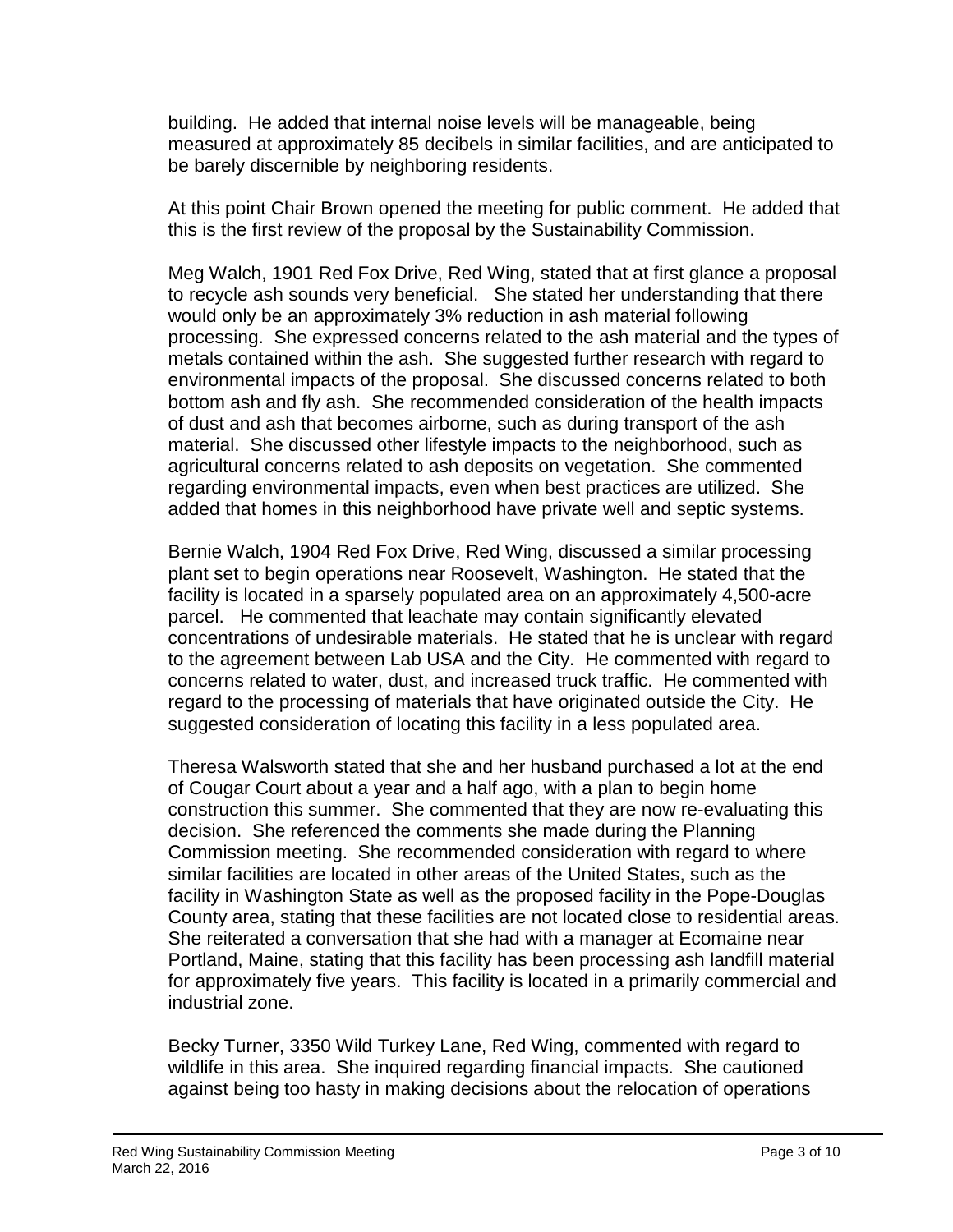from the Levee Road and Bay Point Park area, suggesting that other potential locations be considered. She recommended that the City require an environmental impact study, even if this is not mandated by the State. She commented with regard to the working conditions for employees of the proposed facility. She commented with regard to potential economic impacts to the City in terms of attracting new residents and businesses.

Dan Bender, 1729 Red Fox Drive, Red Wing, stated that he was providing input as a resident of the neighborhood. He commented regarding the benefits of metals reclamation but spoke in opposition to the proposed location for this facility. He cited concerns related to noise and dust, especially during transport of the ash.

Chair Brown cited procedural concerns, stating that the proposal should have been forwarded to the Sustainability Commission for review and discussion much earlier in the process. He described the role of the Sustainability Commission and discussed the importance of utilizing the expertise of its members.

Commissioner Huelskamp inquired, from a scientific standpoint and the capacity that would covered in an Environmental Impact Statement, with regard to the content of the ash. He recommended that this material be tested. He expressed concerns related to the economics of only recovering and recycling approximately 3% of the material from the ash. He commented regarding final cleanup of the site.

Commissioner Wildenborg inquired with regard to the benefits of the proposal. Director Moskwa stated that the ash landfill was never compacted per industry standards. He commented regarding the goal for the City's ash landfill to enter the Minnesota Closed Landfill program along with the County's ash landfill, at a cost of approximately \$750,000 to the City. He added that revenue from the metal recovery process would help offset this cost, and the City would also benefit from greater compaction of the ash material. Director Moskwa clarified that the proposal includes processing of material from the City's ash landfill and Xcel Energy's ash landfill.

Commissioner Wildenborg inquired with regard to the time frame for this process. Director Moskwa commented that, per State statute, the City's landfill would have to be closed by January 1, 2019. Once operations commence, it would take approximately one year to process the City's ash. Based on estimates from Xcel Energy, it would take approximately 10 to 11 years to process its buried ash along with newly generated ash from operations. Director Moskwa reported that local elected officials lobbied State representatives to get the City's landfill included in the Closed Landfill Program. Landfill cleanup costs would then be covered by the Minnesota Environment and Natural Resources Trust Fund. He added that participation in the Closed Landfill Program would save the City and its taxpayers as much as \$10 million in potential landfill cleanup costs. He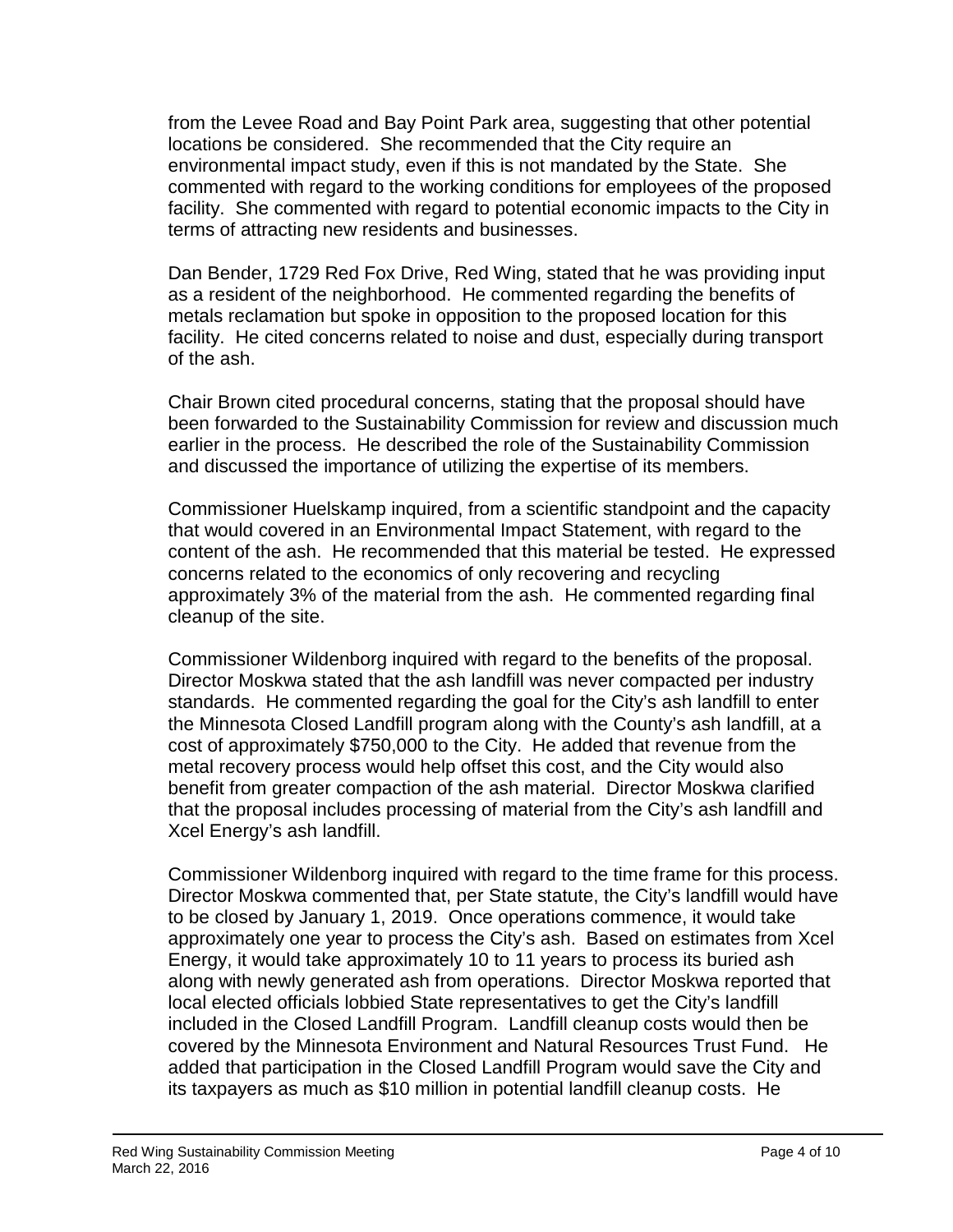clarified that the City would not be required to process the ash in order to qualify for the Closed Landfill Program. Commissioner Wildenborg summarized benefits of processing the ash as decreasing the amount of material, getting the metals out, and deriving some financial benefit.

Chair Brown inquired regarding the benefits of compaction. Director Moskwa stated that compaction would lower the City's cost in terms of the square footage and how much cover would be needed in order to close the landfill. He added that the State has a formula for determining the cost of closure, based on the footprint of the landfill. Director Moskwa and Council Liaison Munson clarified expenses related to landfill closure and potential landfill cleanup costs. Director Moskwa added that both the City's landfill and Xcel Energy's landfill are lined, whereas the former Goodhue County landfill is not lined. He reiterated that the landfill could be closed without reclamation. Council Liaison Munson commented regarding the primary goal of closing the landfill, adding that the reclamation revenue would help cover the closure costs. Director Moskwa added that the Xcel Energy landfill ash is the primary reason for the Lab USA's interest in submitting a proposal.

Commissioner Wildenborg asked how much the footprint would be decreased. Director Moskwa indicated that he is not able to determine this information. He clarified that the estimated 3% metals reclamation relates to high-value metals, as opposed to scrap metal.

Commissioner McLaughlin inquired regarding the City's ability to compact the ash without it undergoing the reclamation process. Director Moskwa reported that this would not be cost effective. Commissioner McLaughlin commented with regard to the opportunity to extract the metals before the landfill is closed and capped. Director Moskwa commented that the proposal was submitted within the last six months, after legislation had been passed to allow the City's landfill to enter the Closed Landfill Program.

Commissioner Wildenborg asked whether the ash material would be considered hazardous waste. Director Moskwa reported that ash material is regulated by the MPCA and that appropriate procedures would be followed, according to the Solid Waste Rules. He added that the MPCA is working with Lab USA and has expressed support for the proposal.

Commissioner Huelskamp inquired what would happen if something goes wrong with the Lab USA proposal. Director Moskwa commented further with regard to the process that will be required in order for the City's landfill to enter the Closed Landfill Program.

Chair Brown inquired regarding the location of Outlot A in terms of proximity to residential areas, asking whether the processing facility could be relocated to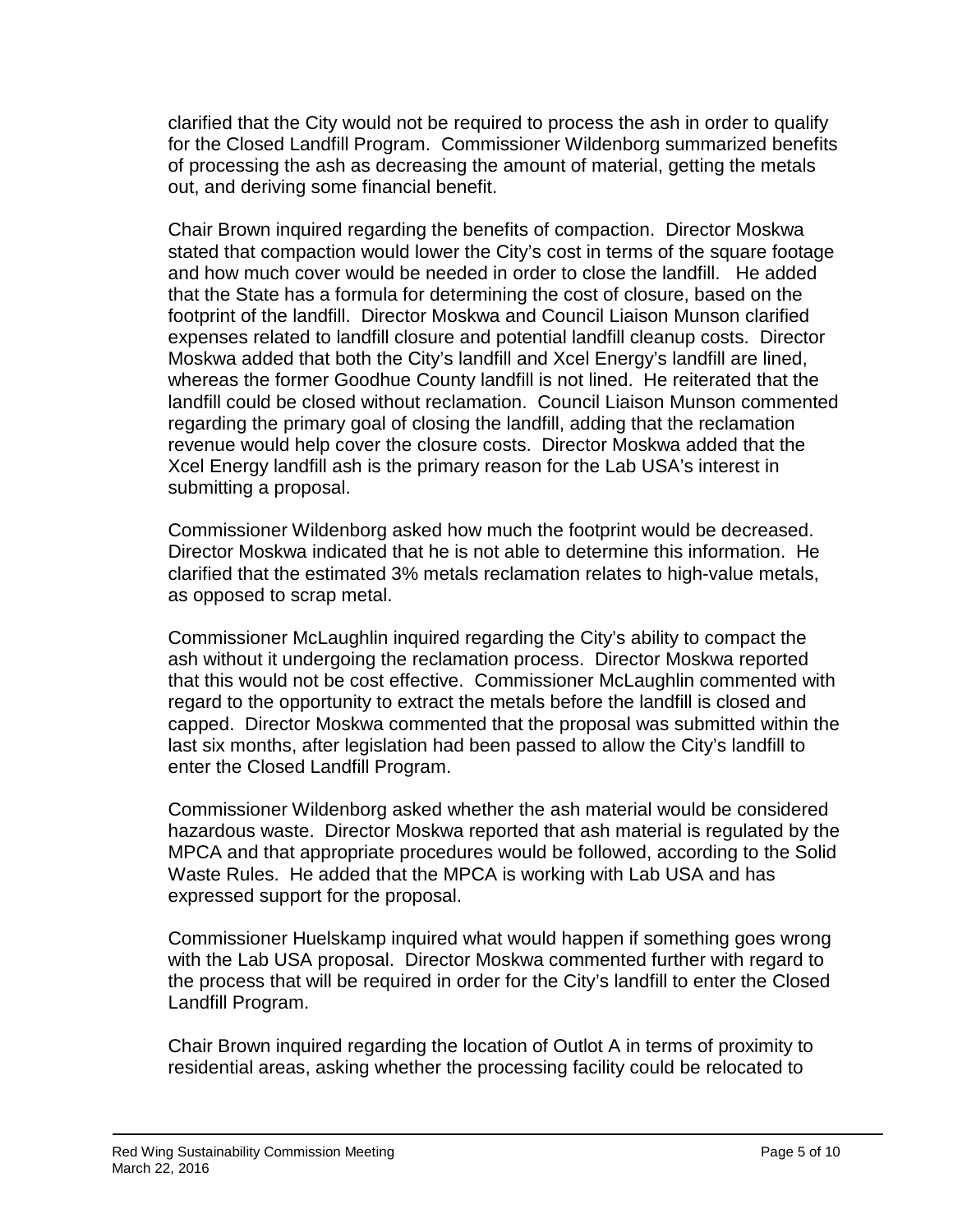help mitigate resident concerns. Director Moskwa provided additional information and rationale for locating the facility on the proposed site.

Commissioner Huelskamp inquired regarding truck traffic, and Director Moskwa provided additional information and pointed out the areas under discussion on an aerial photograph. It was clarified that the ash would come from only the City's landfill and Xcel Energy's landfill. Landfill liners were clarified. Commissioner Wildenborg asked about lining the former Goodhue County landfill. Director Moskwa stated his understanding that this is not planned at this point. He commented with regard to the cost to the County of closing this landfill, estimated at \$1.2 million.

Commissioner Wildenborg inquired with regard to topography of this area and whether trees were planted to provide a buffer zone. Director Moskwa indicated that these were existing trees and commented with regard to proposed tree removal and replacement. Commissioner Wildenborg inquired regarding the elevation of these areas relative to each other, and Director Moskwa stated that there is an approximately 250-foot drop from Cougar Court down to the proposed site. He added that there is in excess of 800 feet to the nearest property line and more than 1,000 feet to the nearest house.

Current truck traffic and the estimated increase in truck traffic were discussed. Director Moskwa stated that he will research this question further. Heavy equipment was also discussed.

Commissioner Wildenborg asked whether water is utilized in the compaction process. Director Moskwa stated that the ash from the City's landfill is generally wet, with a typical moisture content of about 20%. He added that the Xcel Energy ash will be a blend of buried ash and new ash. Commissioner Wildenborg asked where the ash will go after processing. Director Moskwa commented that the ash will be brought back to the respective landfills.

Chair Brown commented regard toxicity concerns related to fly and bottom ash and asked about processing new ash as opposed to disturbing old ash. Director Moskwa stated his understanding that approximately half of the Xcel Energy ash would come from the landfill and the other half from operations. Council Liaison Munson and Director Moskwa provided additional information related to refuse brought in from outside of Red Wing and MPCA monitoring. Director Moskwa stated that he will provide additional information related to truck traffic. Commissioner Huelskamp inquired regarding the time frame for the operation, and Director Moskwa provided additional information related to processing of ash from Xcel Energy.

Chair Brown inquired with regard to impacts on local recycling efforts. Director Moskwa stated that the proposal pertains only to ash landfill materials. Commissioner Huelskamp inquired with regard to the desired end results.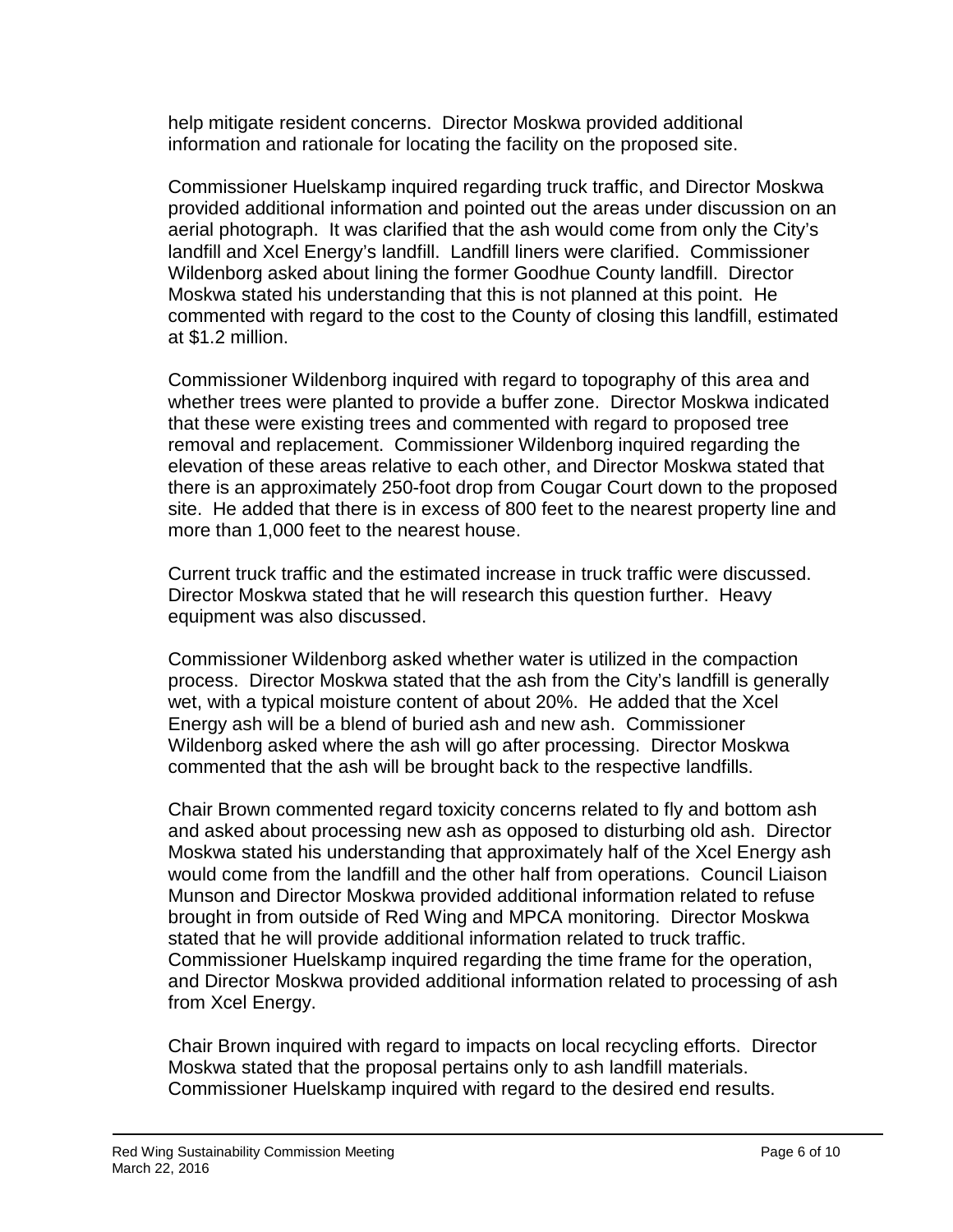Director Moskwa provided further comment, stating that much of the process is not within the control of the City.

Commissioner Wildenborg commented that there would be times when the ash is dry, asking whether it would be possible to not transport ash during these periods. Director Moskwa commented regarding discussions related to utilization of dust suppression measures and best management practices. He also discussed leachate systems and processes.

Commissioner Huelskamp inquired regarding well testing. Jess Brehmer, 2985 Cougar Court, Red Wing, stated that his family, which includes three young children, moved into the neighborhood about three years ago. He reported that his well was tested for ash. He expressed concerns related to prevailing north winds and dust in terms of health considerations and vegetation. He also commented with regard to the proposed Public Works concrete crushing operation. He commented with regard to increased truck traffic and the level of uncertainty about environmental impacts.

Commissioner Huelskamp inquired with regard to plans for monitoring of wells. Director Moskwa commented regarding well testing and ground water reporting, as required by the MPCA. Commissioner Huelskamp inquired with regard to air monitoring. Director Moskwa stated that air monitoring measures are under discussion, adding that the Lab USA processing facility will be enclosed within a building. Commissioner Huelskamp asked about baselines for the neighborhood in terms of air and water quality. Director Moskwa stated that private wells are not monitored.

Commissioner McLaughlin commented regarding the need to understand the overall holistic impacts of the project, including disturbance of landfill materials. Council Liaison Munson asked whether these landfills are covered or uncovered, and Director Moskwa provided additional information in this regard. Chair Brown agreed with Commissioner McLaughlin's comments related to the huge increase in activity at the site. Director Moskwa commented regarding activity and truck traffic at the site. He added that an initial condition of approval of the CUP for the Xcel Energy ash landfill was to try to find ways to reuse this ash. He commented with regard to this opportunity to recover the metal as well as potential opportunities to reuse the ash as an aggregate. Commissioner Wildenborg requested clarification of the anticipated increase in truck traffic. Director Moskwa provided additional comment, stating that this will be further clarified.

Commissioner Wildenborg inquired with regard to providing financial information. Director Moskwa indicated that the agreement with Lab USA is being negotiated. The proposed land lease agreement with Xcel Energy for Lots 1 and 2 will be reviewed and discussed by the City Council, along with the Conditional Use Permit request that was approved by the Planning Commission for relocation of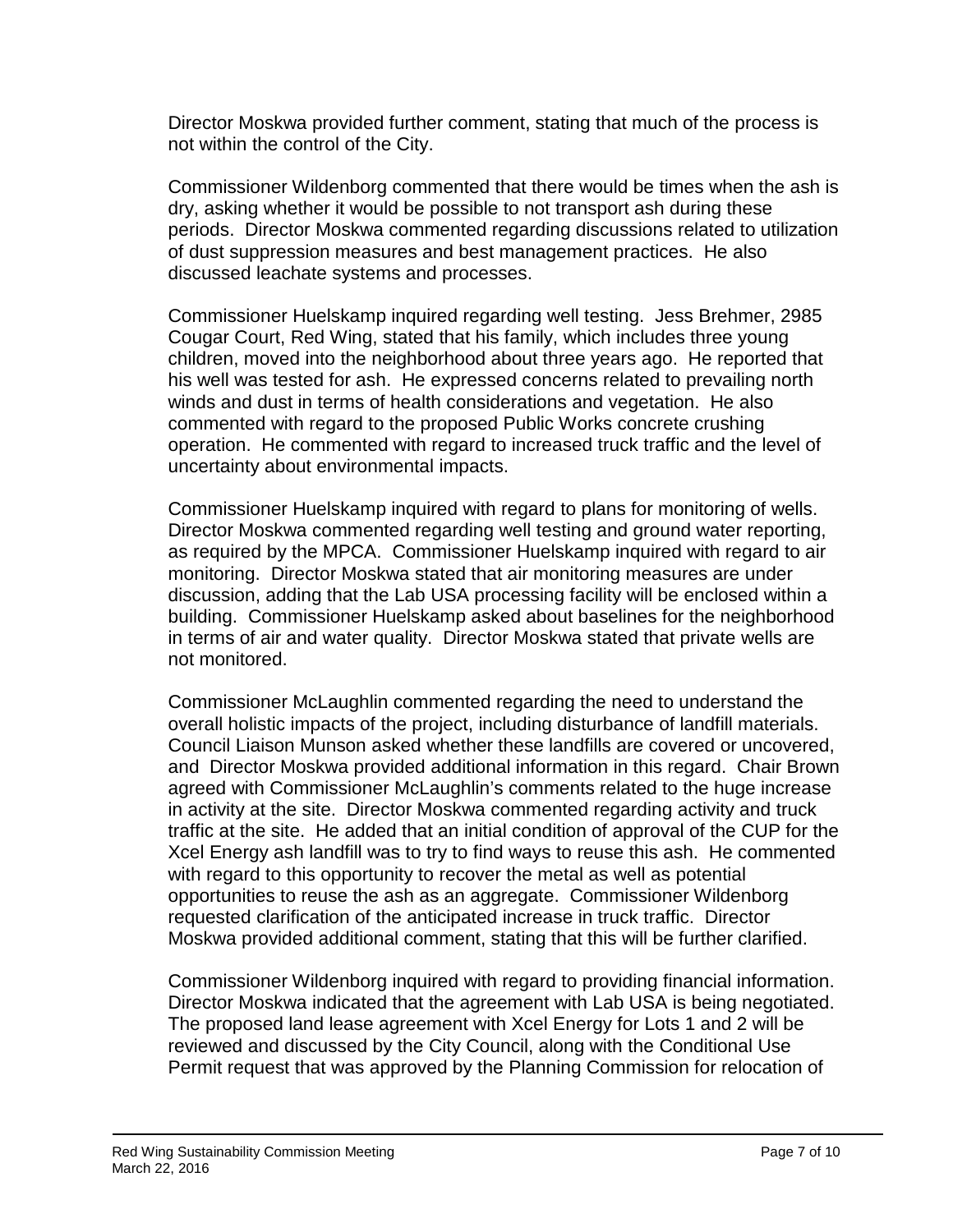the Public Works operation from Levee Road. Expenses related to relocation of this operation and expenses related to closure of the landfill were discussed.

Chair Brown inquired with regard to the possibility of completing an Environmental Assessment Worksheet. Director Moskwa recommended that Xcel Energy representatives, Lab USA representatives, and other experts help address these questions. He reviewed issues that will be discussed in more detail by the Planning Commission.

The recommendation for a joint meeting of the Planning Commission and the Sustainability Commission was discussed, followed by separate action from each body. Commissioners agreed with this recommendation. Scheduling of the joint meeting was discussed. The meeting was tentatively scheduled for April 19.

Becky Turner, 3350 Wild Turkey Lane, Red Wing, recommended thorough consideration of all of the issues prior to taking action. She also encouraged Commissioners to visit the residential area in order to gain a visual perspective. Project timelines were discussed.

### **7. New Business:**

#### **A. PACE Update.**

Staff Liaison Folch provided an update, stating that the PACE agreement was approved by the City Council on March 14. Interim Port Authority Director Shari Chorney will be working with the St. Paul Port Authority with regard to outreach and program implementation.

### **B. Earth Week Planning.**

Staff Liaison Folch reported that the PACE program and other sustainability topics will be discussed during an upcoming Chamber of Commerce Lunch & Learn meeting. Earth Day student activities were reviewed, and Jay McCleary provided additional information. Staff Liaison Folch discussed an opportunity to host an educational forum on the topic of solar energy. Commissioner Huelskamp commented further with regard to educational opportunities related to solar energy and community solar gardens.

Sponsorship of the lunch meeting and student activities was discussed. A motion was made by Commissioner Huelskamp, seconded by Commissioner Wildenborg and unanimously carried, to approve \$250 toward Earth Day student activities and \$50 toward the Chamber of Commerce luncheon.

Chair Brown inquired with regard to funding allocated through the Partners in Energy program, and Staff Liaison Folch provided additional information. The Sustainability Commission budget was discussed, and Jay McCleary provided additional input in this regard.

### **C. Fire Station Sustainability Recommendations.**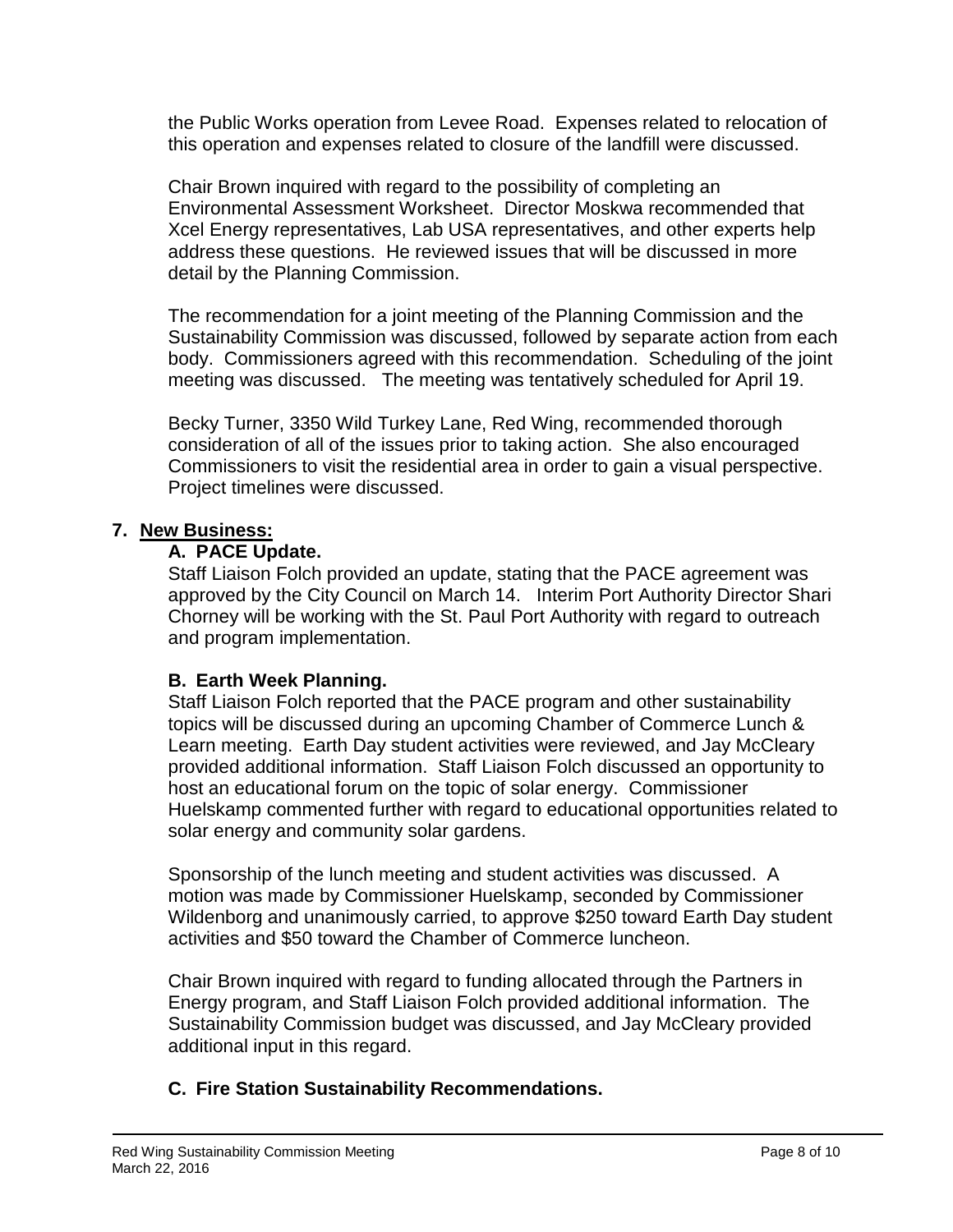Chair Brown reported with regard to City Council discussion of Sustainability Commission recommendations for the new fire station. He stated that the Council agreed with recommendations related to increased insulation and incorporation of a solar wall into the design. He added that the Council would like more information related to parking lot lighting and the generator system. Chair Brown commented that the Council was open to discussion of energy savings and clean energy options. Commissioner Huelskamp added that the building roof and systems will be solar ready, and there is an expectation that the building will be powered from a community solar garden source. Chair Brown commented that Sustainability Commission involvement in this project led to a better design for this facility and helped to set a standard for future projects. Council Liaison Munson commented with regard to the goal of boards and commissions to make recommendations to the City Council. Commissioner Huelskamp and Chair Brown discussed financial impacts related to these changes.

### **D. Rules of Order – Request to Modify.**

Council Liaison Munson discussed this information during his report.

### **E. Solar Project Update.**

Following discussion of Item #8, Chair Brown requested an update with regard to the lease agreement related to the community solar garden along with the IPS solar subscription program. Staff Liaison Folch provided an update, reporting that the process is moving forward for both projects.

Staff Liaison Folch reported that Innovative Power Systems plans to have some systems operational by the end of 2016 and the rest operational during 2017. She discussed Xcel Energy involvement in the process. She reported that City staff is in the process of developing a solar subscription agreement for Council review. She added that revised information has been received from Xcel Energy related to the City's energy consumption.

Staff Liaison Folch reported that the terms and conditions of the lease agreement with regard to the community solar garden project are still in the process of being negotiated.

Council Liaison Munson reported that the City Council approved a Conditional Use Permit for a solar garden within the City limits on private land south of Mill Road and east of Highway 19.

Jay McCleary reported with regard to a new solar array project at Sargent's Nursery.

Commissioner Huelskamp commented with regard to a proposed community solar project in Wacouta Township.